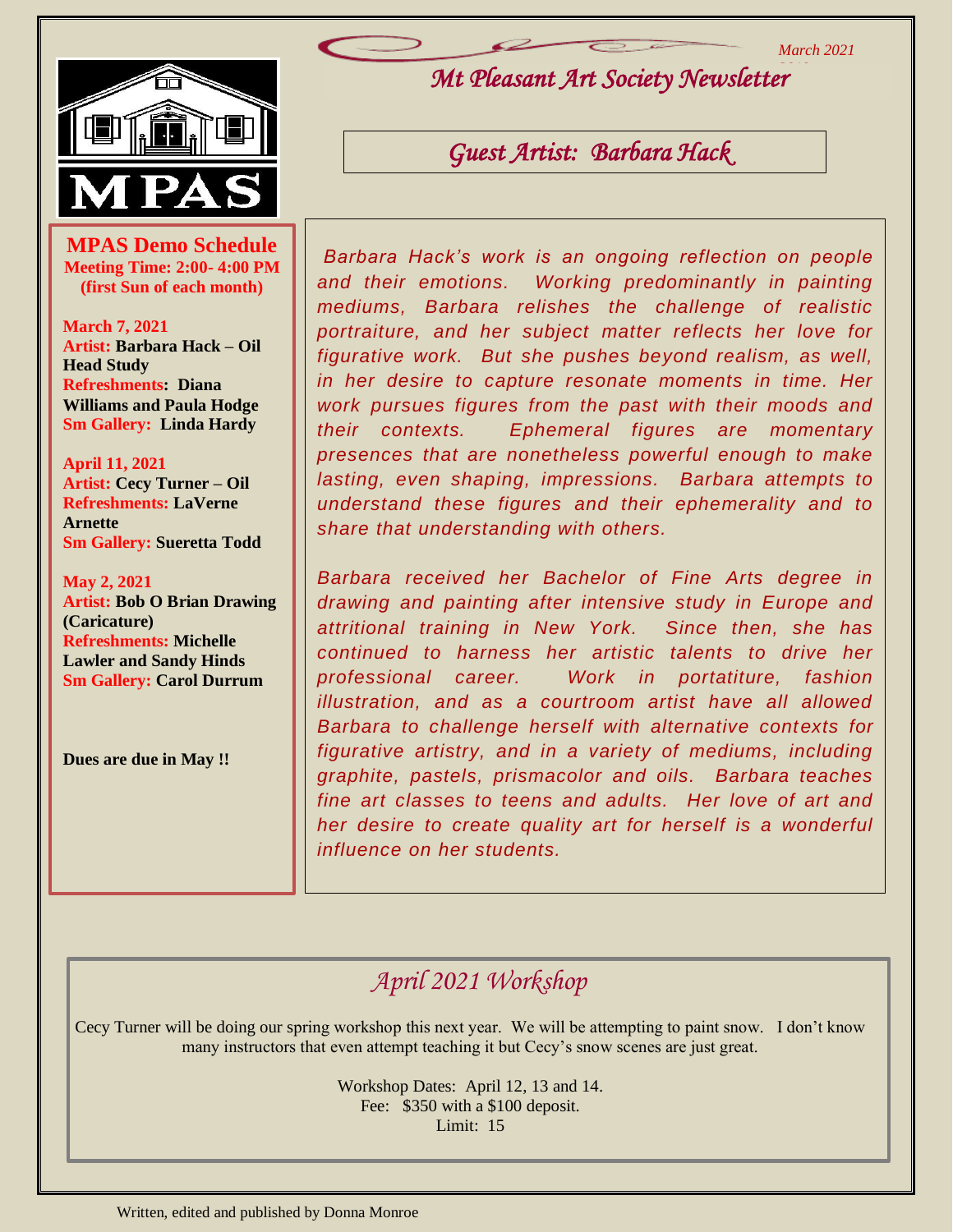## Greetings Everyone!

Well our year is passing by faster than ever! Time did go by a little more slowly with all the snow and cold weather for a week or so (especially if you didn't have heat or water or both!). But I'm back in the fast lane again and back to business! The snow was the most I've seen in years in this area and it was beautiful! I hope you got some great snow pictures for reference painting. There's still time to sign up for Cecy Turner's workshop on painting snow! Very timely, don't you think?

Our last guest artist, Mary Jean Davis performed magic with her pastels and was very informative and interesting. I enjoyed her delightful personality too. She is a true teacher and eager to share her knowledge. She is also wanting to continue to learn more and that's a characteristic many of us share with her! She even provided steps to follow when working in pastel that I was glad to have. If you missed the meeting, you missed a great deal! My writing will not do justice, but I do want to thank Donna Monroe for her Small Gallery showing. She has some great landscapes and hopefully will be entering several in the membership show in March. The deadline for picture drop off is March  $4<sup>th</sup>$ . Just a reminder Donna (and everyone else). Thank you, Donna, for sharing and inspiring us with your work. Marty Grimes and Velda Williams provided us with our "Valentine's Day" gift bags and as typical, all refreshments were great! My fortune cookie was extra special! Hope yours was too! Thanks ladies for all your creativity and work to make it extra special for us.

We will be holding a business meeting on March  $7<sup>th</sup>$  after our demo and will be voting on some proposed bylaw additions/changes. We will be also announcing our proposed officers for next year during the meeting. I hope you will be able to attend and have a voice in the functioning of the art society. I'm looking forward to seeing you.

Sincerely, Shirley Clay

P.S. Officers and committee chairs reports on job descriptions will be due in April at the meeting. You can send your job descriptions to me in email **and** provide a hard copy at the April demo meeting. I really appreciate your working on this and I know it will be a big help to the next person that holds your job.

Page2